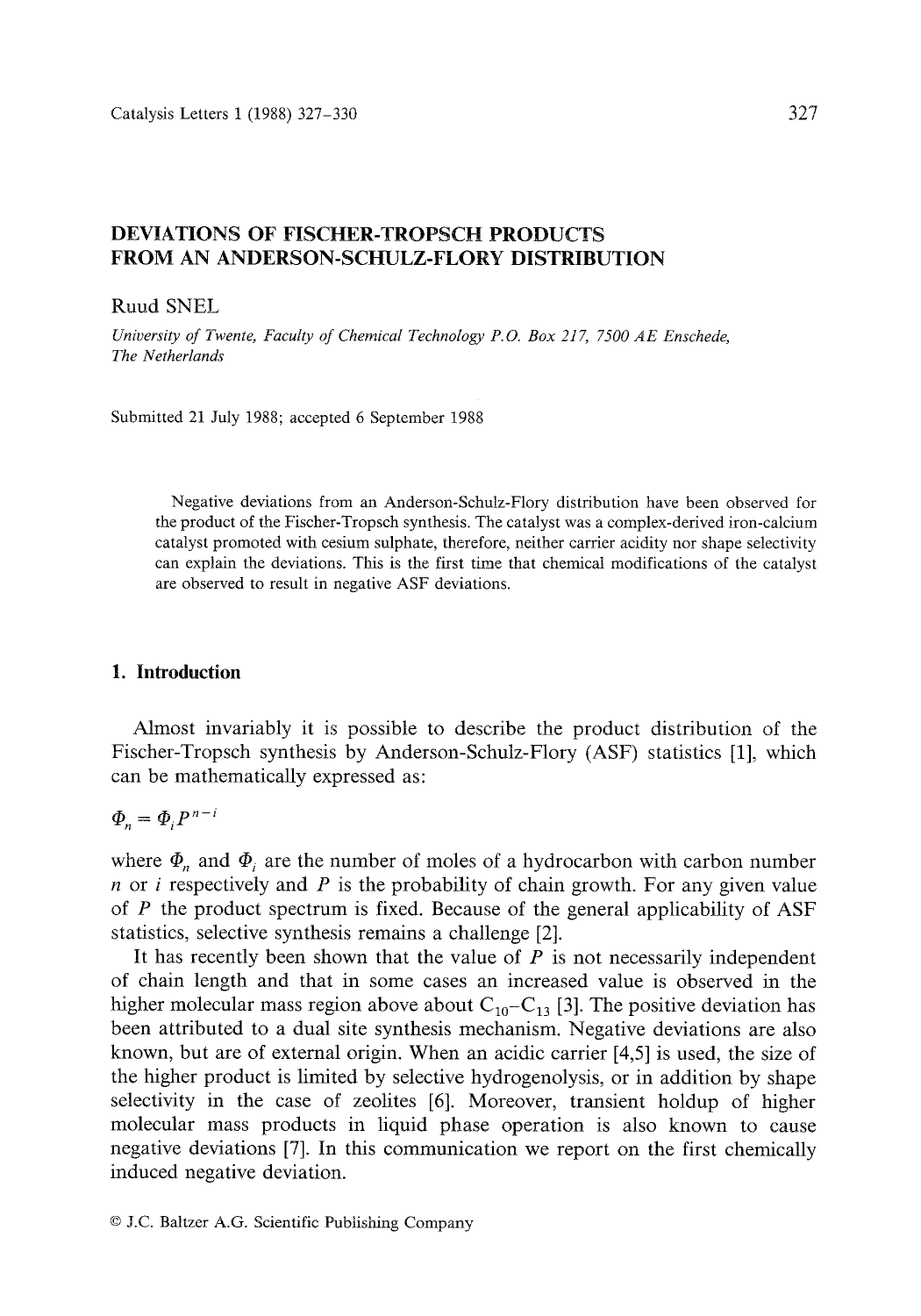#### **2. Catalytic materials and experimental procedures**

Highly disperse carbon-containing metals derived by partial degradation of Fe complexes are a new class of catalyst for the selective hydrogenation of CO to alkenes [8]. Amorphous mixed-metal complexes are obtained from solutions containing metal salts and polyfunctional hydroxyacids. Using this concept several different iron citrate complexes containing other metals at different concentrations have been prepared. Partial combustion of the complexes yielded a variety of materials with the general formula  $Fe<sub>x</sub>M<sub>y</sub>O<sub>z</sub>C<sub>a</sub>$ , in which M represents one or more different metal(s). Scanning Auger electron microscopy revealed that in the outermost surface layer of these materials the value for  $a$  is in general ca 0.5 and decreases to approach zero at the fourth atomic sub-surface layer.

In this work a promoted iron-calcium catalyst was used. The iron-calcium (atomic ratio Fe :  $Ca = 1$ ) prepared from the mixed citrate complex. After partial degradation of the complex,  $Cs_2SO_4$  was introduced by incipient wetness impregnation to an atomic ratio  $Fe: Cs = 33$ .

Catalytic reaction experiments were carried out with the reduced material in a fixed-bed microreactor system with on-line gas chromatographic analysis of the products, described elsewhere [9-12]. The reaction conditions were 2.0 MPa and 543 K. Synthesis gas with a H<sub>2</sub>/CO ratio = 0.5 was passed at a space velocity  $V$ HSV = 1000.

### **3. Results and discussion**

The non-promoted version of the catalyst had a product which adhered to ASF statistics, the value of P being 0.63. The product distribution obtained with the promoted catalyst has a negative deviation from normal ASF behaviour for the  $C_{7+}$  hydrocarbon fraction (fig. 1). The value of P was identical for the  $C_1-C_6$ hydrocarbon fraction obtained with both catalysts. While the unpromoted catalyst gave a  $C_{7+}$  hydrocarbon product with the same value for P, a much lesser value was obtained for this fraction with the promoted catalyst. It is suggested that chemical modification of the catalyst has resulted in a modified synthesis mechanism that limits the synthesis of higher hydrocarbons without affecting the synthesis of light products.

It should be stressed that this result was not obtained only in the initial stages using a fresh catalyst or at very low conversion levels where deviations are known to be possible [2]. The data depicted in fig. 1 were obtained with a catalyst which was already five days on stream, working at steady state at a conversion level of ca 40%. Furthermore, the phenomenon was found to be reproducible; very little difference was observed between the results of three different experiments. Moreover, the overall carbon material balances were in all cases in the range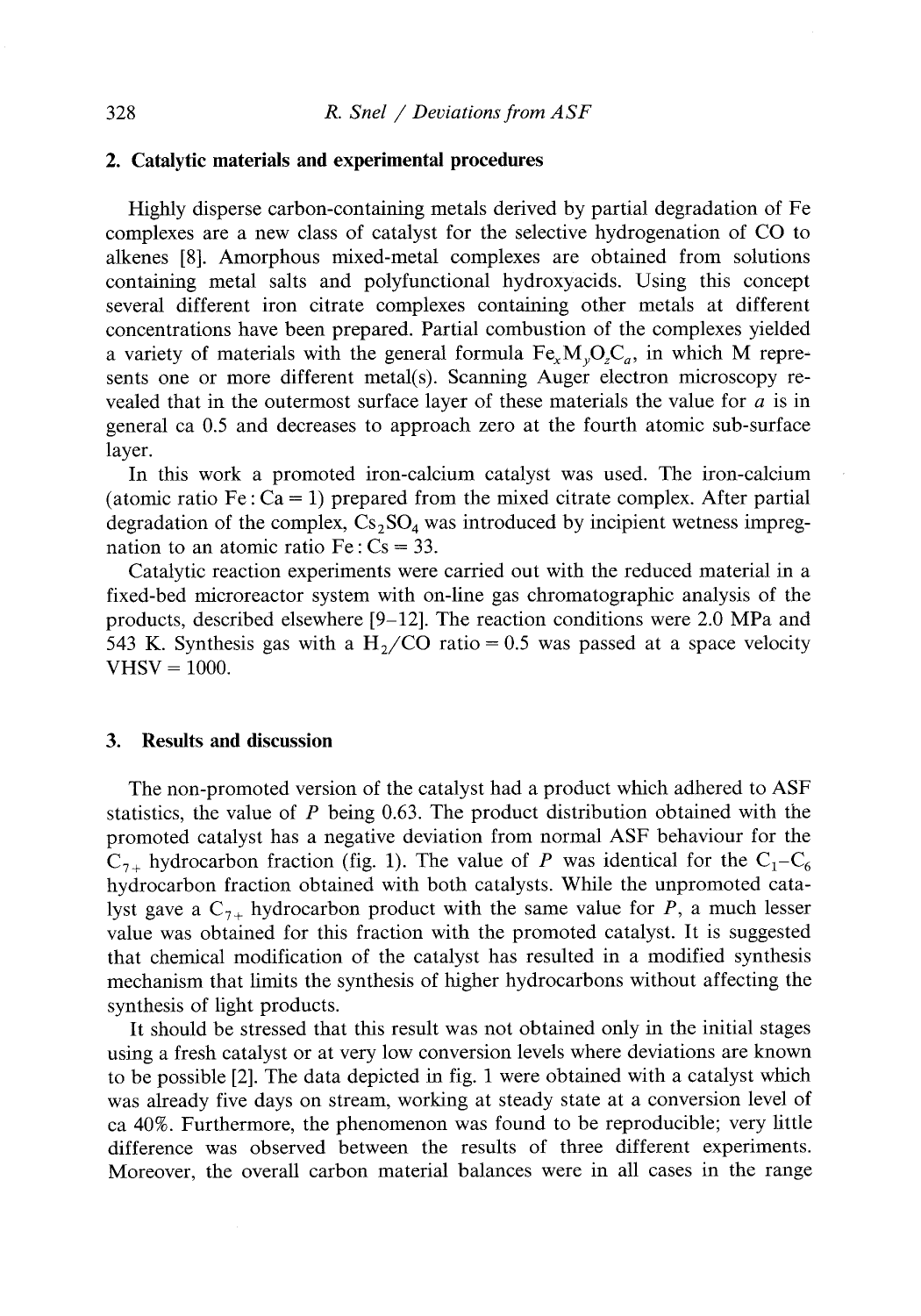

Fig. 1. Typical ASF plot obtained after 5 days on stream. The dotted line represents data reported with Fe/ZSM5 [6].

98-102%, definitely demonstrating that a real 'non-ASF' distribution was being observed.

The product spectrum is similar to that obtained with zeolite supported iron catalysts [6]. While shape selectivity and selective hydrogenolysis are explanatory for the behaviour of the acidic system, such reasons cannot apply in the present case. A possible explanation could involve a dual site mechanism where one specific site type is selectively poisoned by the sulphate. This explanation could be supported by the observation that the molecular structure of the products was mainly linear. However, further studies are needed for a deeper understanding of the mechanistic aspects. We are at present engaged in such studies.